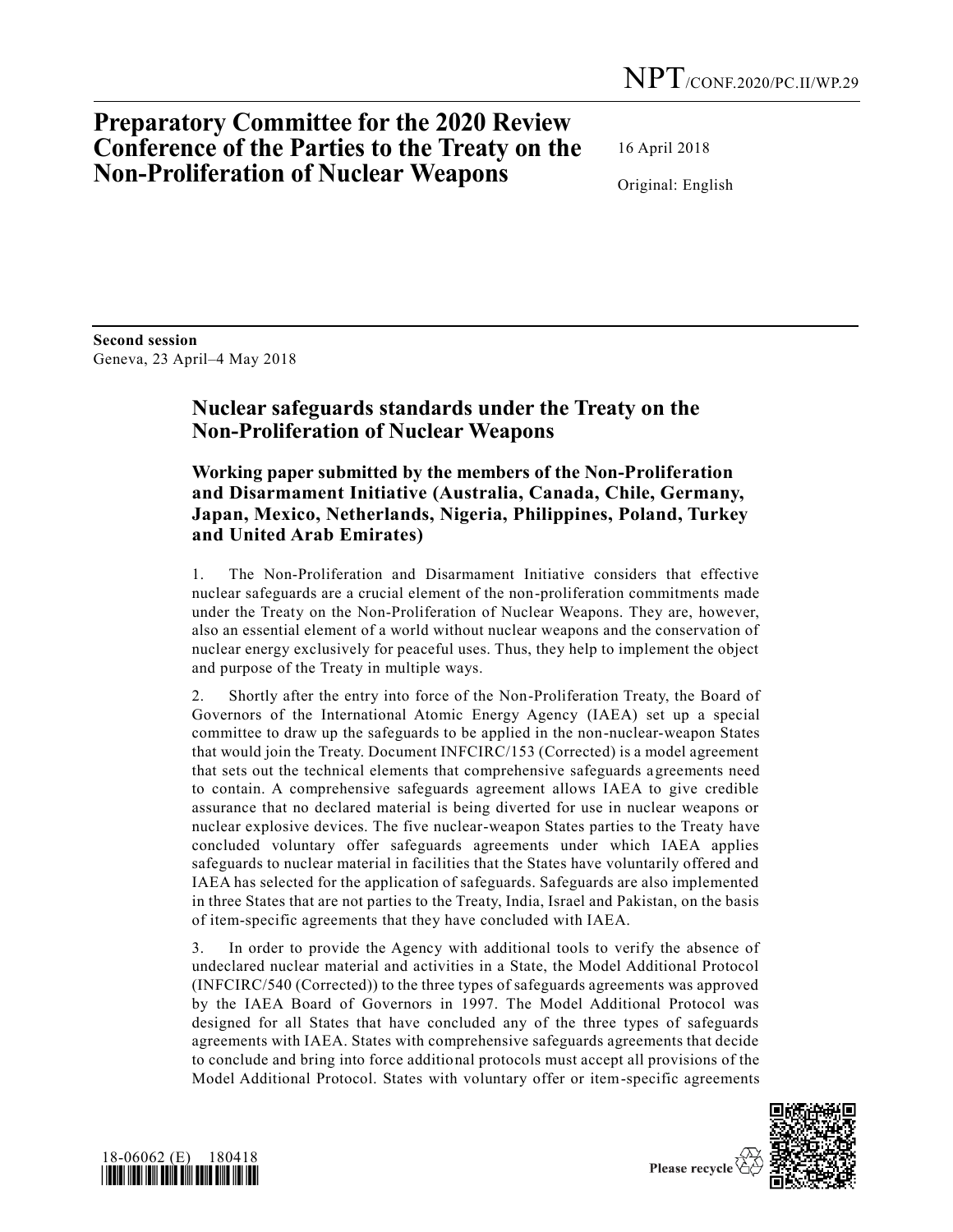may accept and implement those measures of the Model Additional Protocol that they are prepared to accept.

4. The 2010 Review Conference of the Parties to the Treaty on the Non-Proliferation of Nuclear Weapons emphasized in its action plan the importance of additional protocols (see actions 28–30). In action 28, the Conference encouraged all States parties that had not yet done so to conclude and to bring into force additional protocols as soon as possible and to implement them provisionally pending their entry into force.

5. Currently, 148 of 191 States parties have signed an additional protocol with the Agency. Of those, 16 States parties still need to ratify their additional protocols. An additional protocol for the European Atomic Energy Community was also signed and ratified.

6. The Non-Proliferation and Disarmament Initiative supports the universal application of additional protocols. The protocol is necessary to ensure not only the non-diversion of declared nuclear material in a State but also the absence of undeclared nuclear material and activities in a State. It is important to make the effectiveness of IAEA safeguards certain through the maintenance of additional protocols by all States parties to the Treaty. This will give IAEA strengthened tools to verify both the correctness and the completeness of State reports.

### **Safeguards standards under article III, paragraph 1, of the Non-Proliferation Treaty**

7. The drafters of the Treaty were clear on the purpose of nuclear safeguards: to prevent the diversion of nuclear material from peaceful uses to nuclear weapons or other nuclear explosive devices. Safeguards should therefore be applied to all nuclear material in a State, whether it is being produced, processed or used in any principal nuclear facility or is outside any such facility, in all peaceful nuclear activities within the territory of such State, under its jurisdiction or carried out under its control anywhere.

8. The drafters of the safeguards provision in the Treaty considered that any safeguards system based on article III, paragraph 1, would have to be dynamic. The relevant discussions in Geneva and New York reflect an awareness that any safeguards system may have to be revised at some point in order to remain effective. This awareness, in turn, is reflected in the preamble to the Treaty, in which support is expressed for research, development and other efforts to further the application, within the framework of the IAEA safeguards system, of the principle of safeguarding effectively the flow of source and special fissionable materials by use of instruments and other techniques at certain strategic points.

9. The view that safeguards must be adapted and developed in order to remain effective has been confirmed in the consensus outcome documents of Treaty Review Conferences:

(a) The 1975 Review Conference recommended that more attention and fuller support be given to the improvement of safeguards techniques, instrumentation, data handling and implementation in order, among other things, to ensure optimum costeffectiveness;

(b) In 1985, the Review Conference emphasized the importance of continued improvements in the effectiveness and efficiency of IAEA safeguards, for example, but not limited to, the expeditious implementation of new instruments and techniques, the further development of methods for evaluation of safeguards effectiveness in combination with safeguards information and continued increases in the efficiency of the use of human and financial resources and of equipment;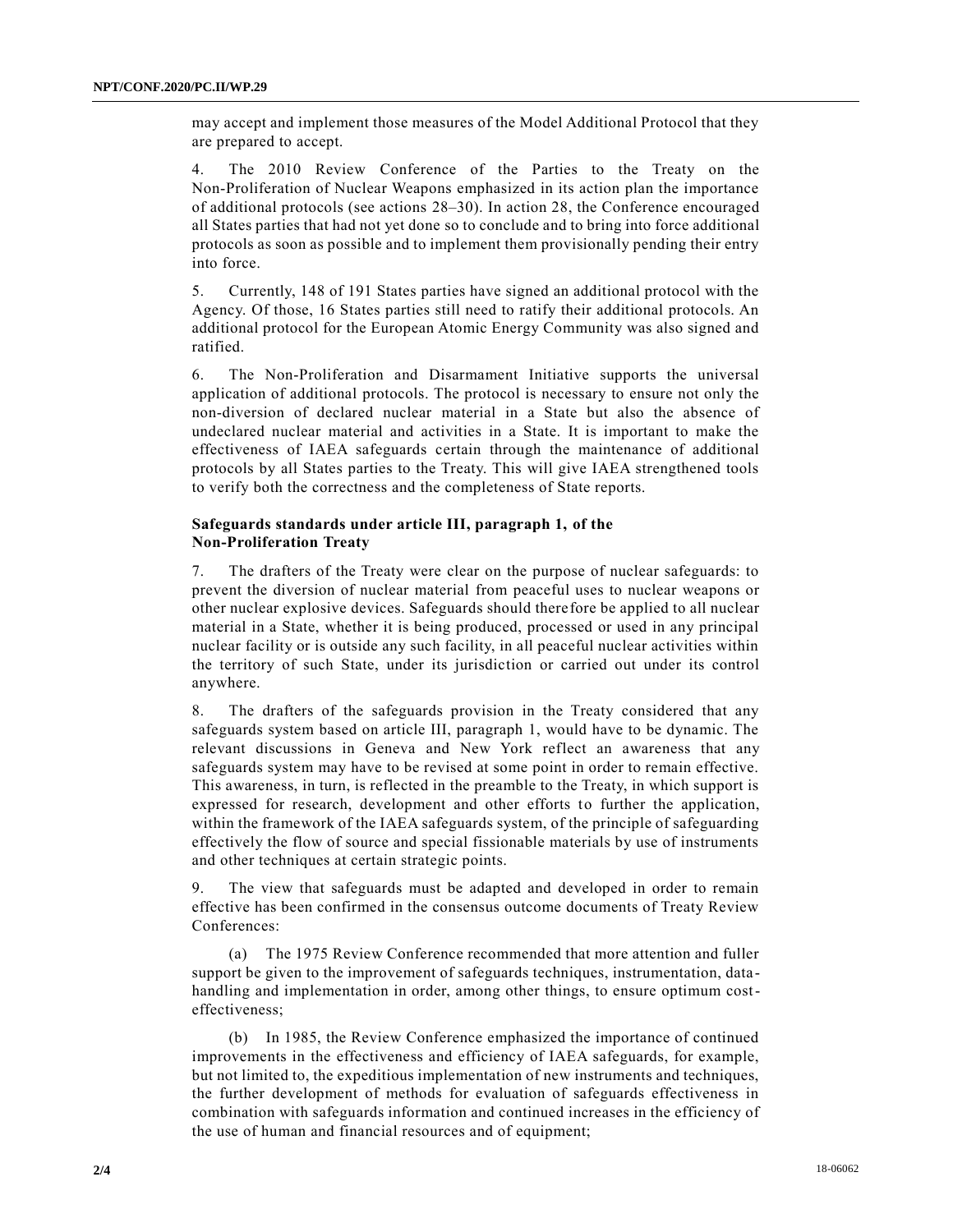(c) In both 2000 and 2010, the Review Conference, in connection to article III, paragraph 1, recommended that IAEA safeguards should be assessed and evaluated regularly. Decisions adopted by the IAEA Board of Governors aimed at further strengthening the effectiveness and improving the efficiency of IAEA safeguards should be supported and implemented. The 2000 Review Conference noted the measures endorsed by the IAEA Board of Governors in June 1995 for strengthening and making more efficient the safeguards system, and noted also that those measures were being implemented pursuant to the existing legal authority conferred upon IAEA by comprehensive safeguards agreements;

(d) The 2000 Review Conference, in the Final Document, explicitly referred to the Model Additional Protocol, fully endorsing the measures contained therein. It noted that the implementation of the measures specified in the Model Additional Protocol would provide, in an effective and efficient manner, increased confidence about the absence of undeclared nuclear material and activities in a State as a whole. With regard to INFCIRC/153 (Corrected), however, the Conference noted that it only provided a limited level of assurance regarding the absence of undeclared nuclear material and activities in a State;

The States parties to the Treaty then recommended, in 2000, that measures to strengthen the effectiveness and improve the efficiency of the safeguards system with a view to providing credible assurance of the non-diversion of nuclear material from declared activities and of the absence of undeclared nuclear material and activities must be implemented by all States parties to the Non-Proliferation Treaty, including the nuclear-weapon States. We believe that this recommendation, in combination with the Conference's other observations, refers to additional protocols;

(e) Actions 28 to 30 of the action plan of the 2010 Review Conference, adopted by consensus, further reinforce the importance of additional protocols for the implementation of article III of the Treaty;

(f) Action 30 of the 2010 action plan deals in particular with the application of safeguards in nuclear-weapon States. The Conference called for the wider application of safeguards to peaceful nuclear facilities in the nuclear-weapon States, under the relevant voluntary offer safeguards agreements, in the most economic and practical way possible, taking into account the availability of IAEA resources, and stressed that comprehensive safeguards and additional protocols should be universally applied once the complete elimination of nuclear weapons has been achieved.

#### **Conclusions**

10. Safeguards standards under article III should evolve when necessary in order for them to remain an effective tool for the prevention of the diversion of nuclear material from peaceful uses to nuclear weapons or other nuclear explosive devices. This has been confirmed by States parties to the Treaty at various review conferences and is reflected in the negotiating history of the Treaty. States parties have identified IAEA as the agency that is responsible for such development.

11. At the same time, the Non-Proliferation and Disarmament Initiative considers that review conference documents reflect an understanding that only a comprehensive safeguards agreement with an additional protocol represents a safeguards standard that is adequate for achieving the purpose of nuclear safeguards under article III. The Initiative therefore considers that a comprehensive safeguards agreement with an additional protocol constitutes the current safeguards standard under article III of the Treaty.